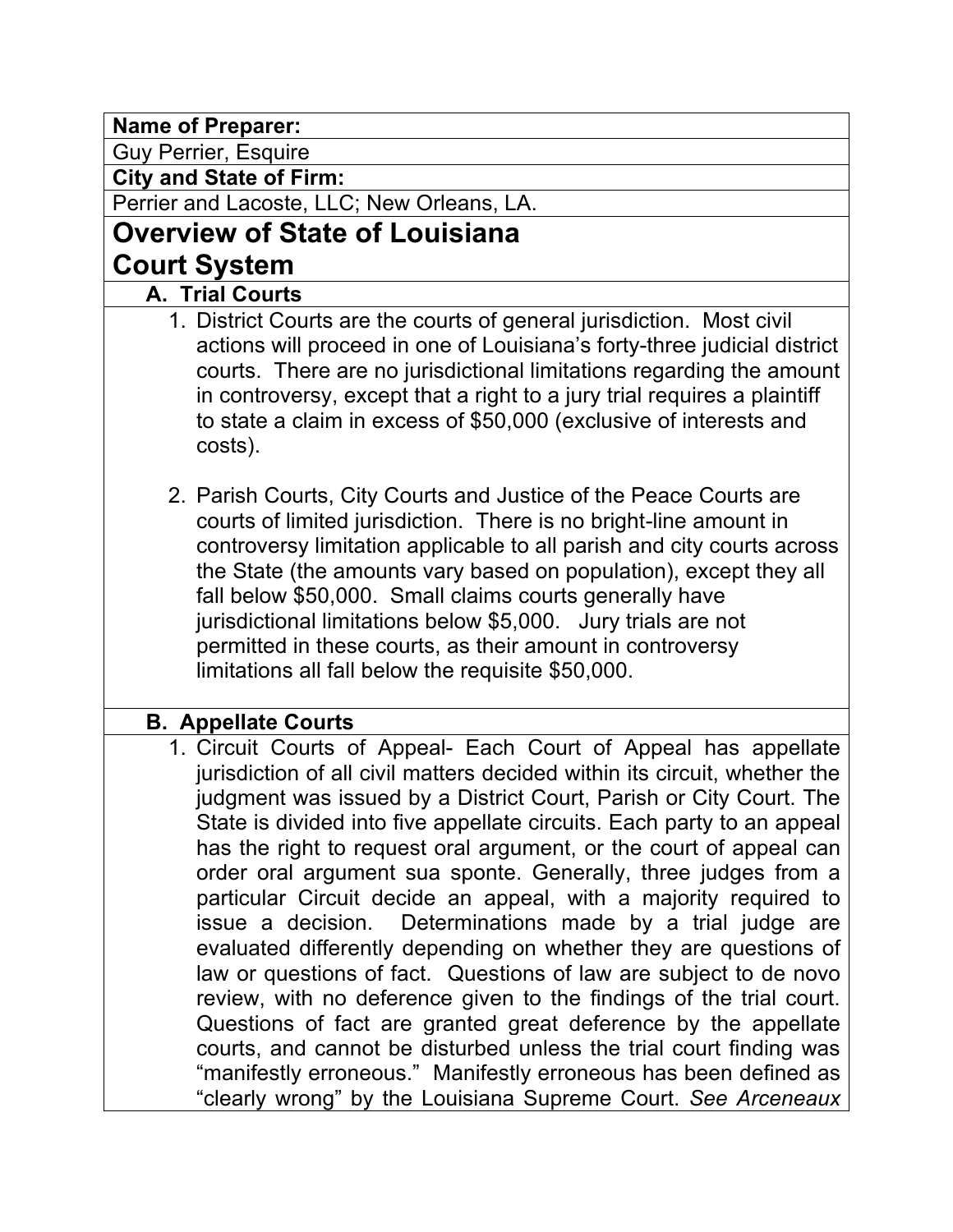*v. Domingue*, 365 So.2d 1330, 1333 (La. 1978).

2. Supreme Court- With regard to civil matters, the seven justices generally only hear appeals where they have granted writ of certiorari (a majority of the justices must agree to grant writ). The Court generally only grants writ where an appeal involves conflicting decisions, an unresolved issue of law, the need to overturn or modify existing precedent, or the erroneous interpretation of a law or constitutional provision. For appeals the Supreme Court agrees to review, decisions of the Court require agreement by a majority of the justices.

#### **Procedural**

#### **A. Venue**

Proper venue for civil matters based on tort:

-Parish where the defendant is domiciled or resides.

-Parish where the accident/ wrongful conduct occurred.

-Parish where the damages were sustained.

-In cases of UM carrier, parish of plaintiff insured's domicile.

-In cases of nonresident defendant(s), parish of plaintiff's domicile.

-In cases of foreign or alien insurer, parish of East Baton Rouge.

#### **B. Statute of Limitations**

In Louisiana, the statute of limitations is referred to as the prescriptive period. The prescriptive period applicable to most torts is one year from the date of the accident. However, claims for damages under U/M provisions of an automobile policy carry a two year prescriptive period. For personal injury actions, the prescriptive period begins to run the day following the accident.

# **C. Time for Filing an Answer**

-District Court- 15 days (30 days if an out-of-state defendant is served under the long-arm statute).

-City or Parish Court- 10 days.

# **D. Dismissal Re-Filing of Suit**

-A plaintiff may voluntarily dismiss without prejudice prior to any appearance of record by a defendant.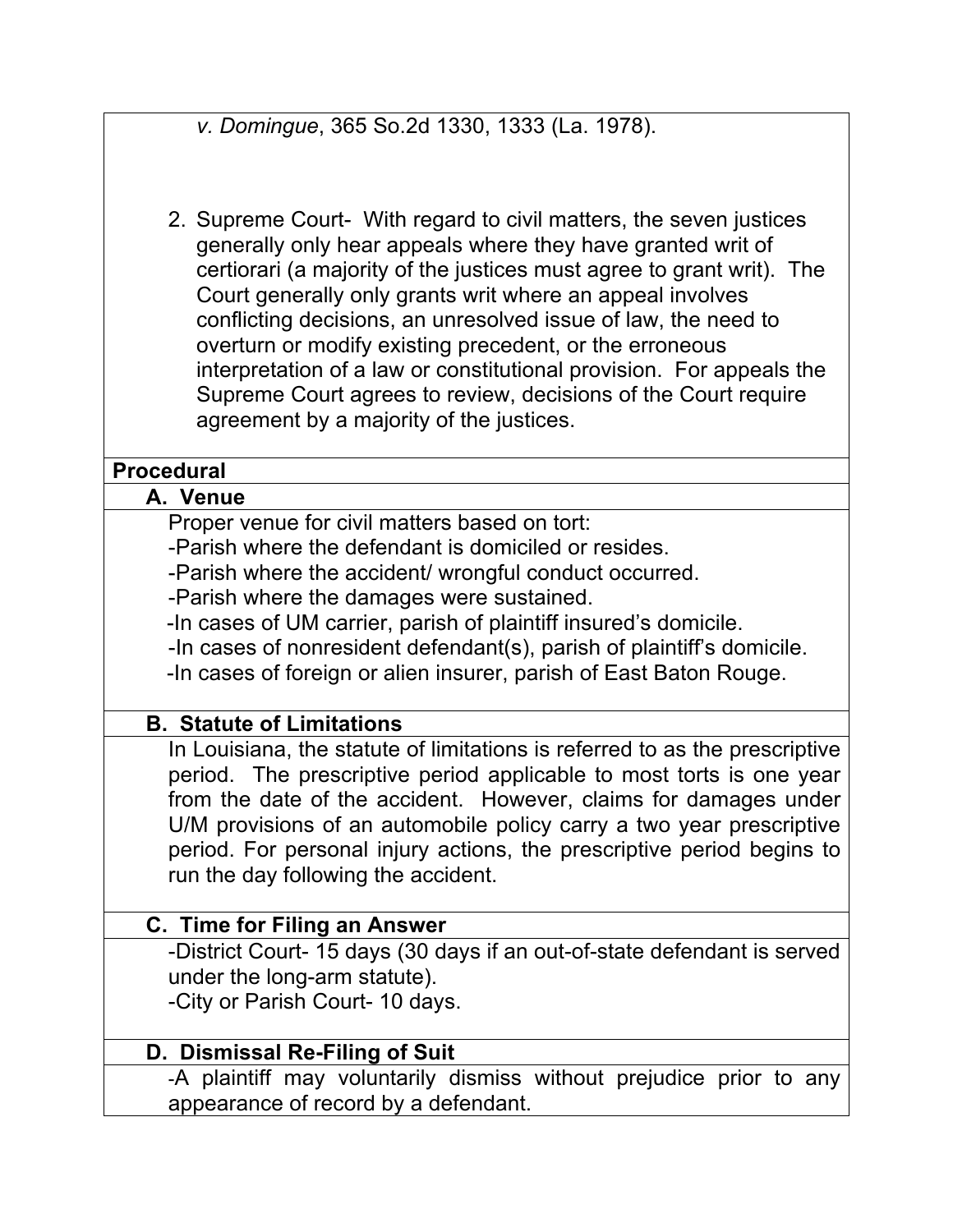-A plaintiff must obtain leave of court to voluntarily dismiss without prejudice if any defendant has made an appearance and objects to the dismissal without prejudice.

-An action is deemed abandoned where the parties fail to take any step in its prosecution or defense for a period of three years. A formal order of dismissal will be entered as of the date of abandonment upon ex parte motion and affidavit by any party.

#### **Liability**

#### **A. Negligence**

Louisiana applies a "duty/risk" negligence formulation (substantially similar to the common law formulation). In order for a plaintiff to prevail on a negligence claim, each of these five elements must be proven:

- 1) The defendant had a duty to conform her conduct to a specific standard;
- 2) The defendant breached her duty by failing to conform to the appropriate standard;
- 3) The substandard conduct was a cause-in-fact of the plaintiff's injuries;
- 4) The substandard conduct was a legal cause of the plaintiff's injuries; and
- 5) The plaintiff suffered damages.

*Detraz v. Lee*, 950 So.2d 557, 562 (La. 2007) (internal citations omitted).

Louisiana is a pure comparative fault state. La. Civ. Code Art. 2323 (A). Contributory negligence and assumption of risk are not standalone defenses, as they are subsumed within the comparative fault analysis. The factors to be considered when assigning fault are:

- 1) Did the conduct result from inadvertence or did it involve an awareness of the danger;
- 2) How great was the risk created by the conduct;
- 3) The significance/utility of what the actor sought by the conduct;
- 4) The capacities of the actors, whether superior or inferior;
- 5) Extenuating circumstances which might require the actor to proceed in haste, without proper thought; and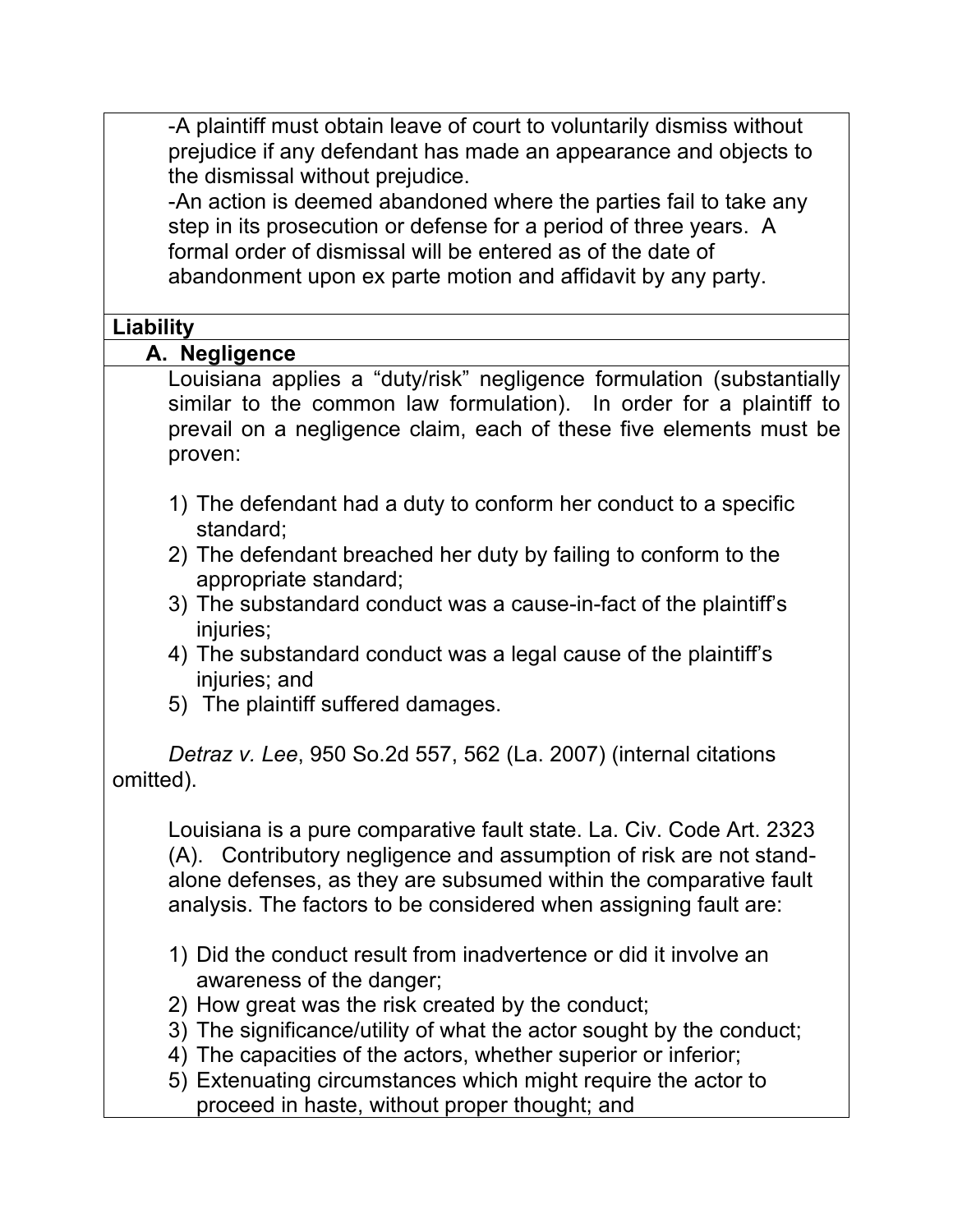6) The relationship between the fault/negligent conduct and the harm to the plaintiff.

*Watson v. State Farm Fire & Cas. Ins. Co.,* 469 So.2d 967 (La. 1985).

Noteworthy aspects of the pure comparative fault applied in Louisiana include:

- 1) The fault of all actors is considered, including settling tortfeasors, non-parties, insolvent/immune actors, and "phantoms;"
- 2) Plaintiff's recovery is reduced by the amount of her negligence, regardless of the numerical percentage, whether ten percent, forty percent, or eighty percent.
- 3) Comparative fault is applied to both strict and absolute liability cases.

# **B. Negligence Defenses**

Common Defenses to Tort Suits:

- Comparative Fault of Plaintiff/Others;
- Sudden Emergency Doctrine;
- Plaintiff's Failure to Mitigate Damages;
- Estoppel;
- Immunity (workers' compensation bar, etc.).

Failure to wear a seatbelt is not a defense and does not reduce damages. La. R.S. Sect. 32.295.1(E). "Last clear chance" is relevant when allocating comparative fault, but is not a total bar to recovery.

# **C. Gross Negligence, Recklessness, Willful and Wanton Conduct**

In the context of tort actions, only applicable for driving while intoxicated. Punitive damages are permitted for injuries caused by the wanton or reckless disregard for the rights and safety of others, where intoxication while driving was a cause-in-fact of the resulting injuries. La. Civ. Code Art. 2315.4.

# **D. Negligent Hiring and Retention**

Louisiana recognizes a cause of action for negligent hiring. The standard is whether an employer has exercised reasonable care in hiring employees who, in the performance of their duties, will not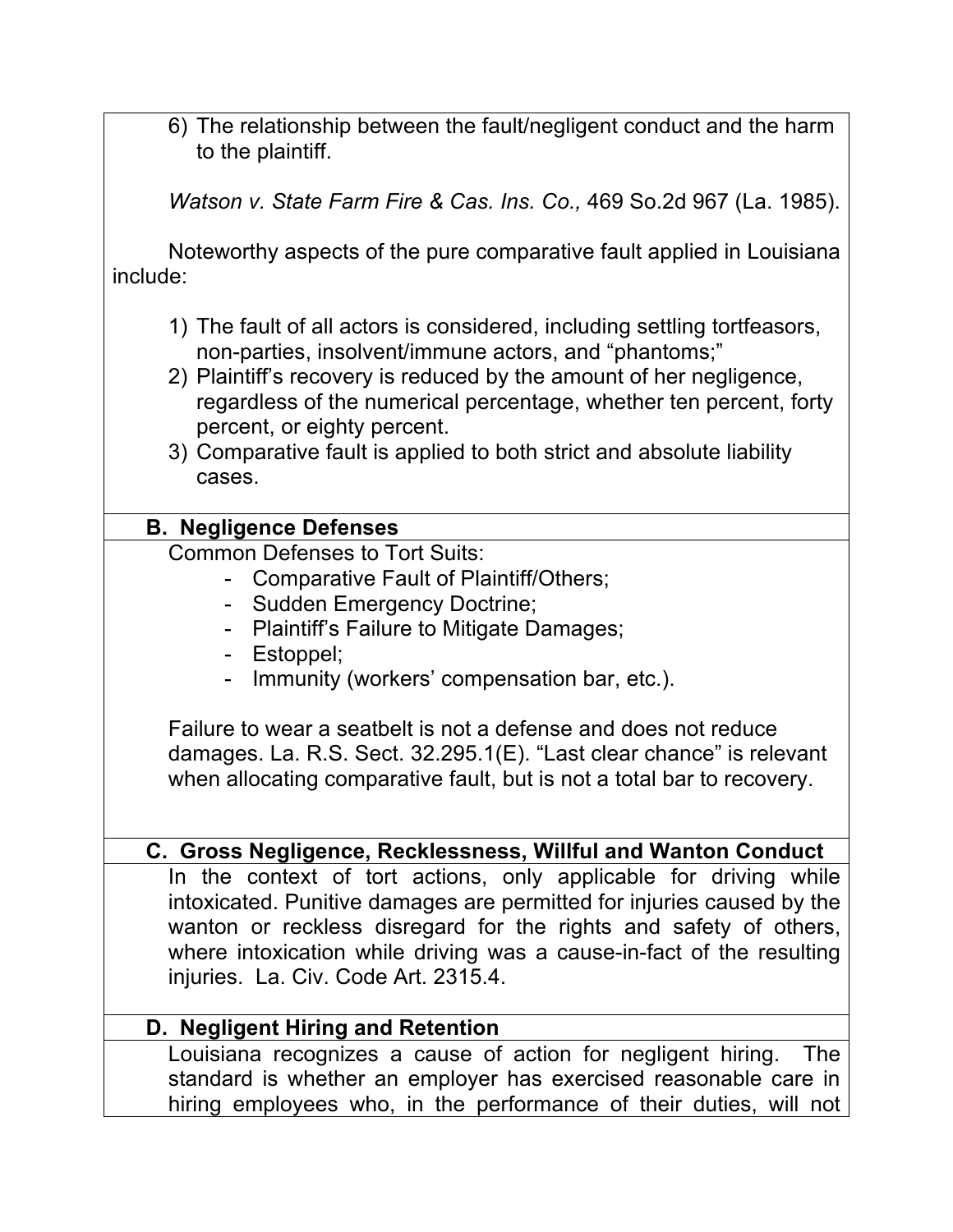subject third parties to a serious risk of harm. *Nolan v. Jefferson Downs, Inc.,* 592 So.2d 821 (La. 1991).

#### **E. Negligent Entrustment**

To establish negligent entrustment of a vehicle, a plaintiff must demonstrate that the owner or lessor of the vehicle had actual or constructive knowledge that the driver/lessee was incompetent or had an apparent disability at the time he was given permission to drive the vehicle. *Francis v. Crawford*, 732 So.2d 152 (La. App. 2nd Cir. 1999).

# **F. Dram Shop**

Under Louisiana law, the consumption of intoxicating beverages, rather than the sale or furnishing of such beverages, is the proximate cause of any injury inflicted by an intoxicated person upon herself or another person. La. Rev. Stat. 9:2800.1. Sellers may be held liable in certain situations where the intoxicating beverages are sold to minors.

# **G. Joint and Several Liability**

The common law concept of joint and several liability is inapplicable in Louisiana. Under Louisiana's pure comparative fault scheme, parties are only responsible for their allotted share of negligence, eliminating the need for contribution cross-claims among defendants.

# **H. Wrongful Death and/or Survival Actions**

-Both permitted—must be filed within one year from date of death. -Wrongful death claim permitted where a person dies due to fault of another, and includes damages for loss of love, affection, companionship, support/income, and personal services. Primary claimants are surviving spouses and children. If no such claimants exist, then claims by parents permitted; and if no such claimants exist, then claims by siblings permitted.

-Survival action claims the deceased's damages, including pain and suffering, and is brought by surviving heirs of the deceased.

# **I. Vicarious Liability**

Under Louisiana law, vicarious liability requires these elements to be shown:

1) An employment relationship (worker may be a payroll or borrowed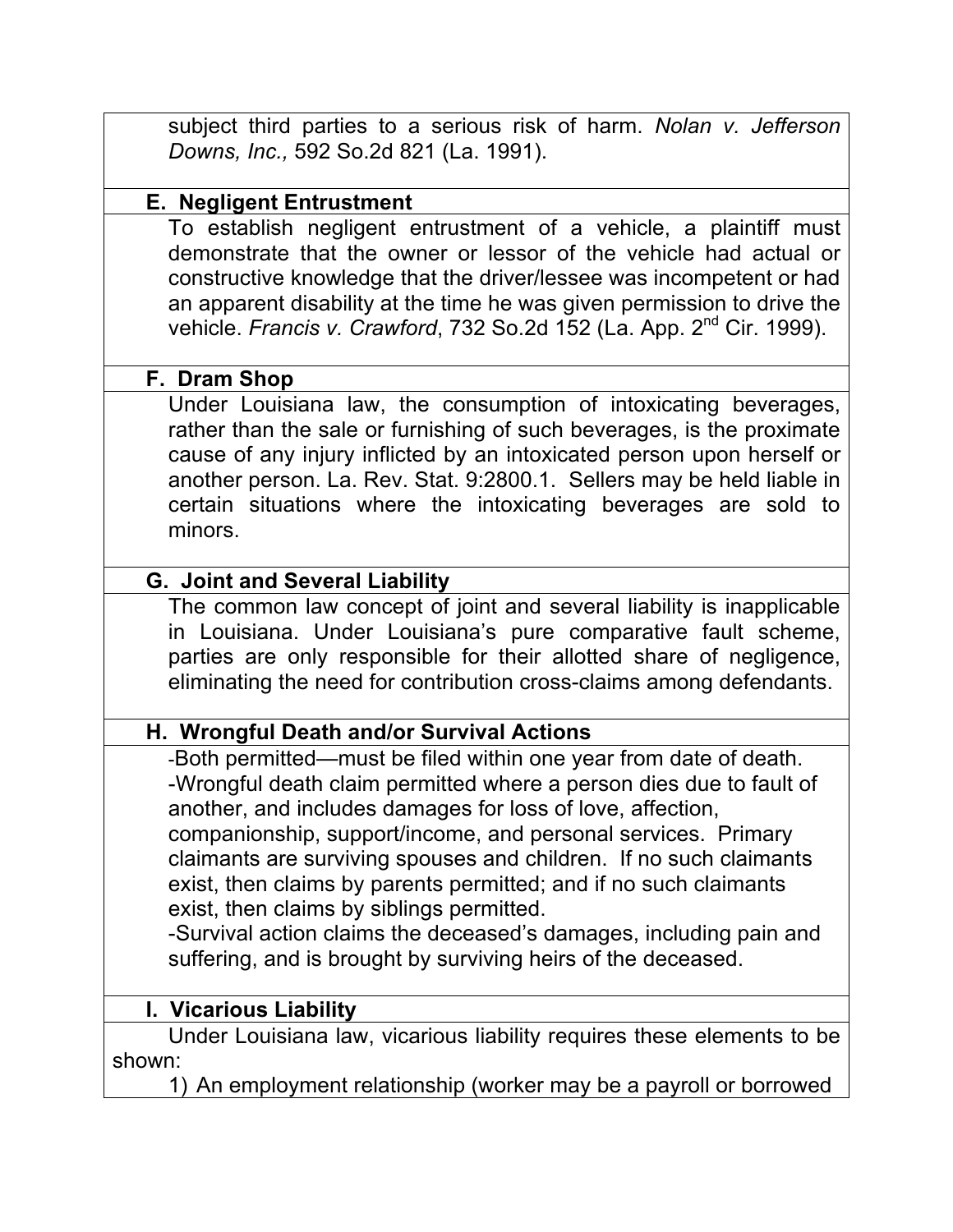employee);

- 2) The employee must be acting within the course and scope of the employment relationship; and
- 3) The employee must have been at fault.

Louisiana recognizes an exception to vicarious liability in instances of employee "frolic and detour." To establish frolic and detour, it must be shown that the employee's deviation from the employment activities was substantial. *Timmons v. Silman*, 761 So.2d 507 (La. 2009).

## **J. Exclusivity of Workers' Compensation**

Where a person is injured while working, workers' compensation is her exclusive right to recovery. La. R.S. 23 Sect. 1032. The exclusivity provisions apply not only to the employer, but to coemployees, officers, directors, partners and stockholders of the employer.

Intentional acts are not protected by workers' compensation immunity, and an injured employee may recover in tort for damage arising out of an employer or fellow employee's intentional act.

#### **Damages**

#### **A. Statutory Caps on Damages**

Not applicable, excepting suits against medical providers (malpractice) and against public entities.

#### **B. Compensatory Damages for Bodily Injury**

Plaintiffs may claim special damages, general damages (i.e., pain and suffering) and hedonic damages. The computation of damages is left to the sound discretion of the judge or jury.

A plaintiff may recover loss of earnings capacity, measured as the difference between the amount he reasonably could have expected to earn in the future (had injury not occurred) versus the amount he reasonably expects to earn considering his injury.

#### **C. Collateral Source**

Louisiana's collateral source rule provides that an injured tort plaintiff's recovery may not be reduced because of monies received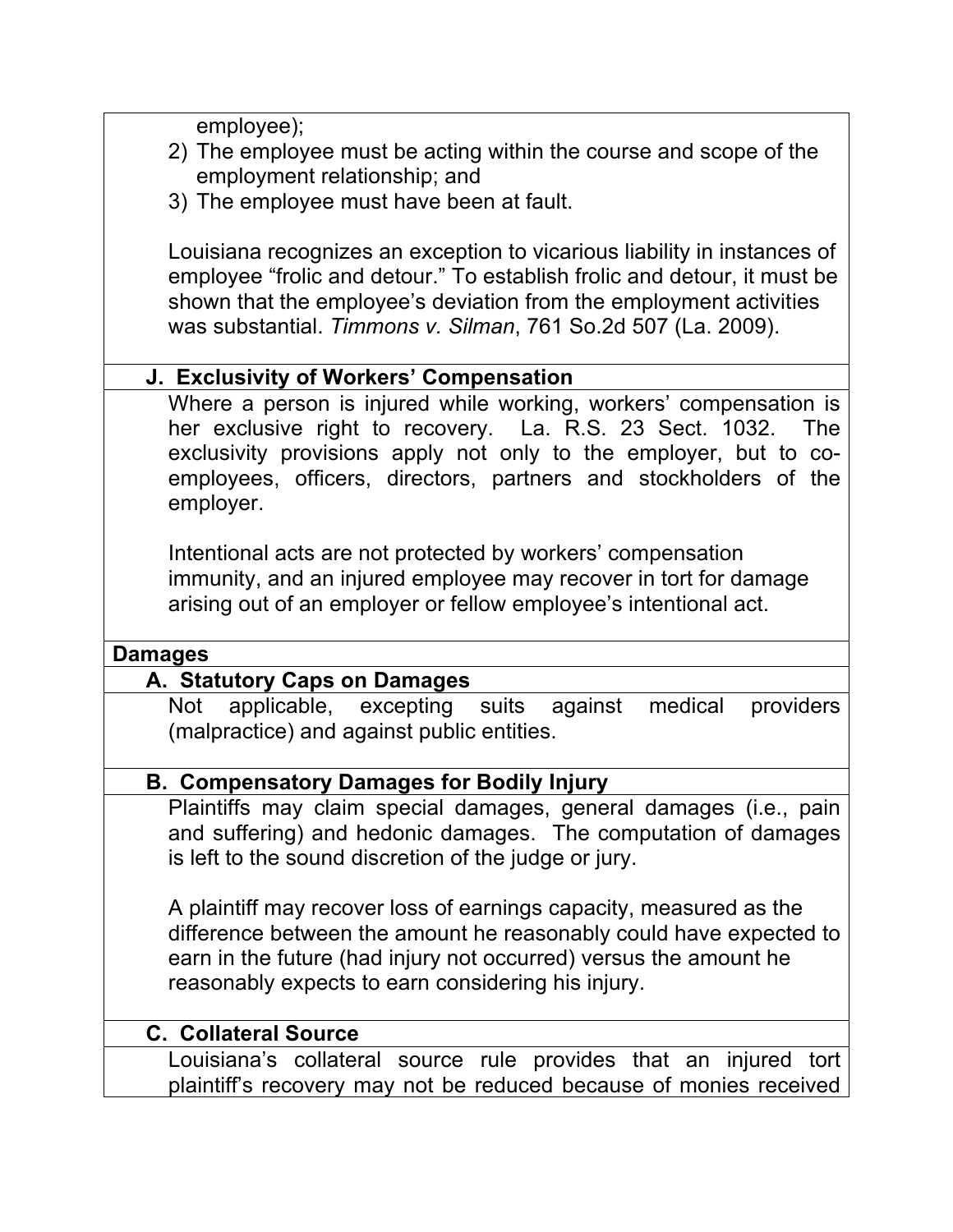by the plaintiff independent of the tortfeasor's procuration or contribution. *Bellard v. American Central Ins. Co.,* 980 So.2d 654 (La. 2008).

# **D. Pre-Judgment/Post-Judgment Interest**

Legal interest automatically runs on all judgments from the date the petition is filed up through the date the judgment is paid. The judicial interest rate varies annually.

# **E. Damages for Emotional Distress**

-Victim who is physically injured may recover for emotional distress suffered as a result of the injury.

-Family members of the physically injured victim (spouses, children, parents, etc.) may recover damages for emotional distress, so long as they witness the event or come upon the scene soon thereafter. The claimant's mental anguish or emotional distress must be severe, debilitating and foreseeable. La. Civ. Code Art. 2315.6.

# **F. Wrongful Death and/or Survival Action Damages**

-No cap on survival or wrongful death damages. -Wrongful death damages may include loss of love, affection, companionship, support/income, and personal services. -Survival action damages recover the deceased's damages, including pain and suffering.

# **G. Punitive Damages**

Excluding sex-related crimes against children, punitive damages are only applicable in the context of driving while intoxicated. Punitive damages are permitted for injuries caused by the wanton or reckless disregard for the rights and safety of others, where intoxication while driving was a cause-infact of the resulting injuries. La. Civ. Code Art. 2315.4.

Punitive damages are deemed covered by the defendant's liability policy unless it expressly excludes them. *Yonter v. State Farm Mut. Auto. Ins. Co.,* 802 So.2d 950 (La. App. 5<sup>th</sup> Cir. 2001).

# **H. Diminution in Value of Damaged Vehicle**

-General rule: Recovery of damages to a vehicle is limited to the cost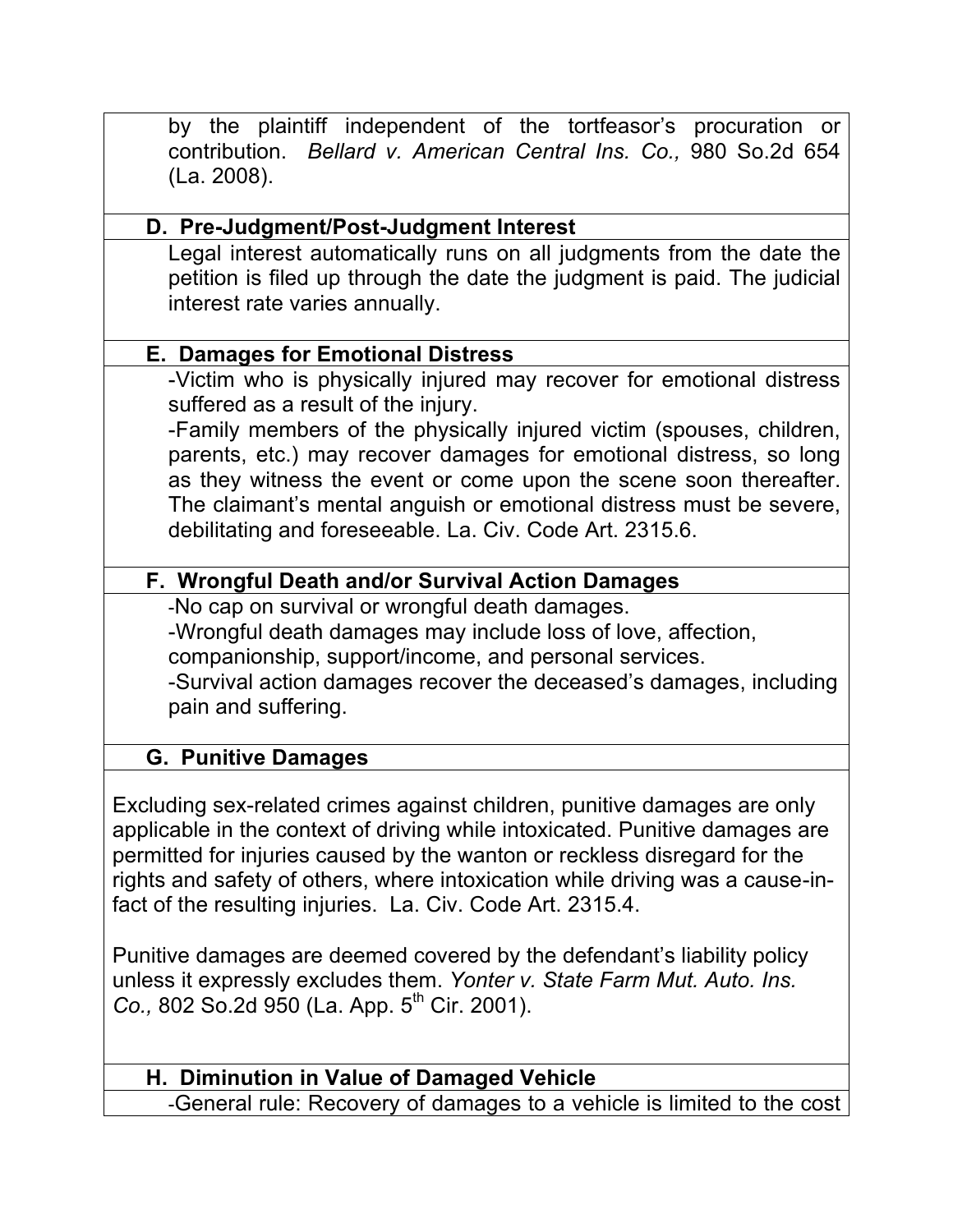of its necessary repair.

-Cases of Total Loss: Where vehicle is totally destroyed or so badly damaged that the cost of repair exceeds its value, the measure of damages is the value of the vehicle just before the accident, less its salvage value, if any.

-Damages include any sales taxes paid by the owner on the repair or replacement of the property damages.

## **I. Loss of Use of Motor Vehicle**

Louisiana law allows for the recovery of the reasonable value of the loss of use of a damaged vehicle during the reasonable period of time that it should have taken for the adjustment and repair of the vehicle or to replace a total loss vehicle, and in most cases that is deemed to have a limit of approximately 30 days. *Riser v. Shelter Mutual Ins. Co*., 997 So.2d 675 (La. App. 2 Cir. 2008).

#### **Evidentiary Issues**

#### **A. Preventability Determination**

The Supreme Court of Louisiana has held that a company's internal evaluation as to whether an accident was preventable is not discoverable. *Rader v. R.T.A.*, 595 So.2d 644 (Mem. Op. 1992)

#### **B. Traffic Citation from Accident**

Evidence that a traffic citation was or was not issued, and evidence of a finding of guilty or not guilty on a citation, is not admissible in a civil negligence case. However, a plea of guilty to a traffic citation (which includes payment of it) is likely admissible as a statement against interest. La. Code Evid. Art. 410; *American Medical Enterprises, Inc. v. Audubon Ins. Co., 964 So.2d 1022, 1023 (La. App. 1<sup>st</sup> Cir.).* 

#### **C. Failure to Wear a Seat Belt**

Failure to wear a seatbelt is not a defense and is not considered negligence in a civil tort suit. La. R.S. 32:295.1.

#### **D. Failure of Motorcyclist to Wear a Helmet**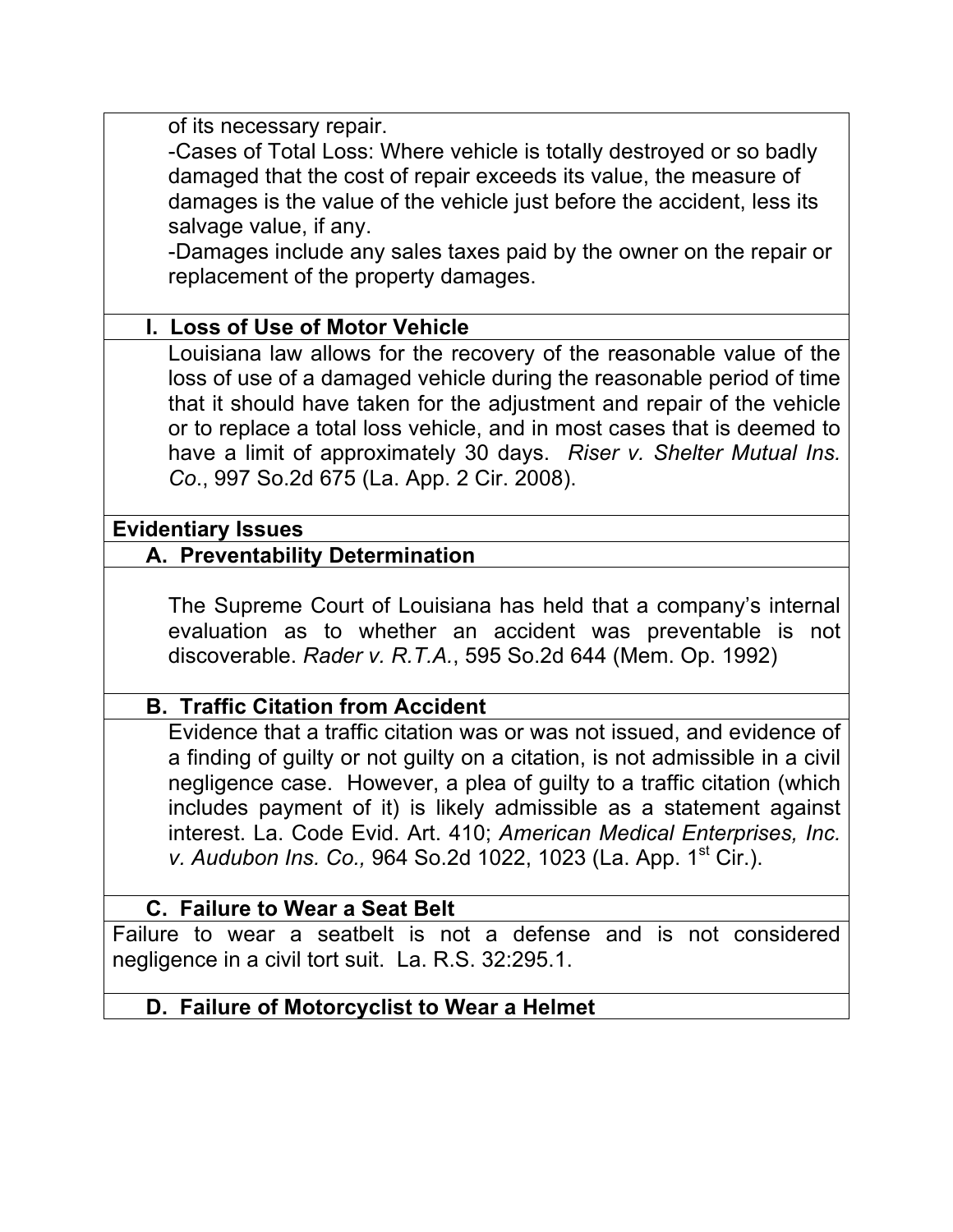| By statute, motorcycle users must wear a safety helmet. La. Rev.<br>Stat. Ann. § 32:190. The sole Louisiana tort decision commenting on<br>a motorcyclist's failure to wear a helmet held that such failure was<br>negligence, and reduced plaintiff's damages by fifty percent (the<br>failure to wear a helmet was one of two of plaintiff's negligent acts<br>cited by the Court). See Landry v. Doe, 597 So.2d 14 (La. App. 1 <sup>st</sup><br>Cir. 1992).                                                                                                                           |
|------------------------------------------------------------------------------------------------------------------------------------------------------------------------------------------------------------------------------------------------------------------------------------------------------------------------------------------------------------------------------------------------------------------------------------------------------------------------------------------------------------------------------------------------------------------------------------------|
| E. Evidence of Alcohol or Drug Intoxication                                                                                                                                                                                                                                                                                                                                                                                                                                                                                                                                              |
| Evidence of a driver's intoxication is admissible in Louisiana civil suits<br>and does not require an alcohol or drug test result to prove<br>intoxication; intoxication can be proved by less direct evidence.<br>Gonazales v. GEICO, 32 So.3d 919, 927 (La. App. 5 Cir. 2010).<br>However, proof of the effects of intoxication on a driver's ability to<br>drive must be established through competent expert testimony.                                                                                                                                                              |
| F. Testimony of Investigating Police Officer                                                                                                                                                                                                                                                                                                                                                                                                                                                                                                                                             |
| - Permitted to testify as to personal observations.                                                                                                                                                                                                                                                                                                                                                                                                                                                                                                                                      |
| Permitted to testify as to expert opinions so long as they are<br>qualified as experts on the proffered topics and they are<br>relevant to the disputed issues.                                                                                                                                                                                                                                                                                                                                                                                                                          |
| - Not permitted to testify that a motorist was cited or believed<br>to be in violation of a traffic law (irrelevant, unduly prejudicial<br>and a legal conclusion). See Domingo v. State Farm Mut.<br>Auto. Ins. Co., 54 So.3d 74 (La. App. 5 <sup>th</sup> 2010).                                                                                                                                                                                                                                                                                                                       |
| <b>G. Expert Testimony</b>                                                                                                                                                                                                                                                                                                                                                                                                                                                                                                                                                               |
| Louisiana mirrors federal requirements for competence,<br>reliability and relevance. With respect to scientific expert<br>testimony, Louisiana applies the Daubert analysis, which<br>analyzes whether the technique has been subjected to peer<br>review and/or publication, the known or potential rate of error,<br>the existence of standards controlling the technique's operation,<br>the technique's refutability or testability, and the technique's<br>general acceptance in the scientific community. Independent<br>Fire Ins. Co. v. Sunbeam Corp., 755 So.2d 226 (La. 2000). |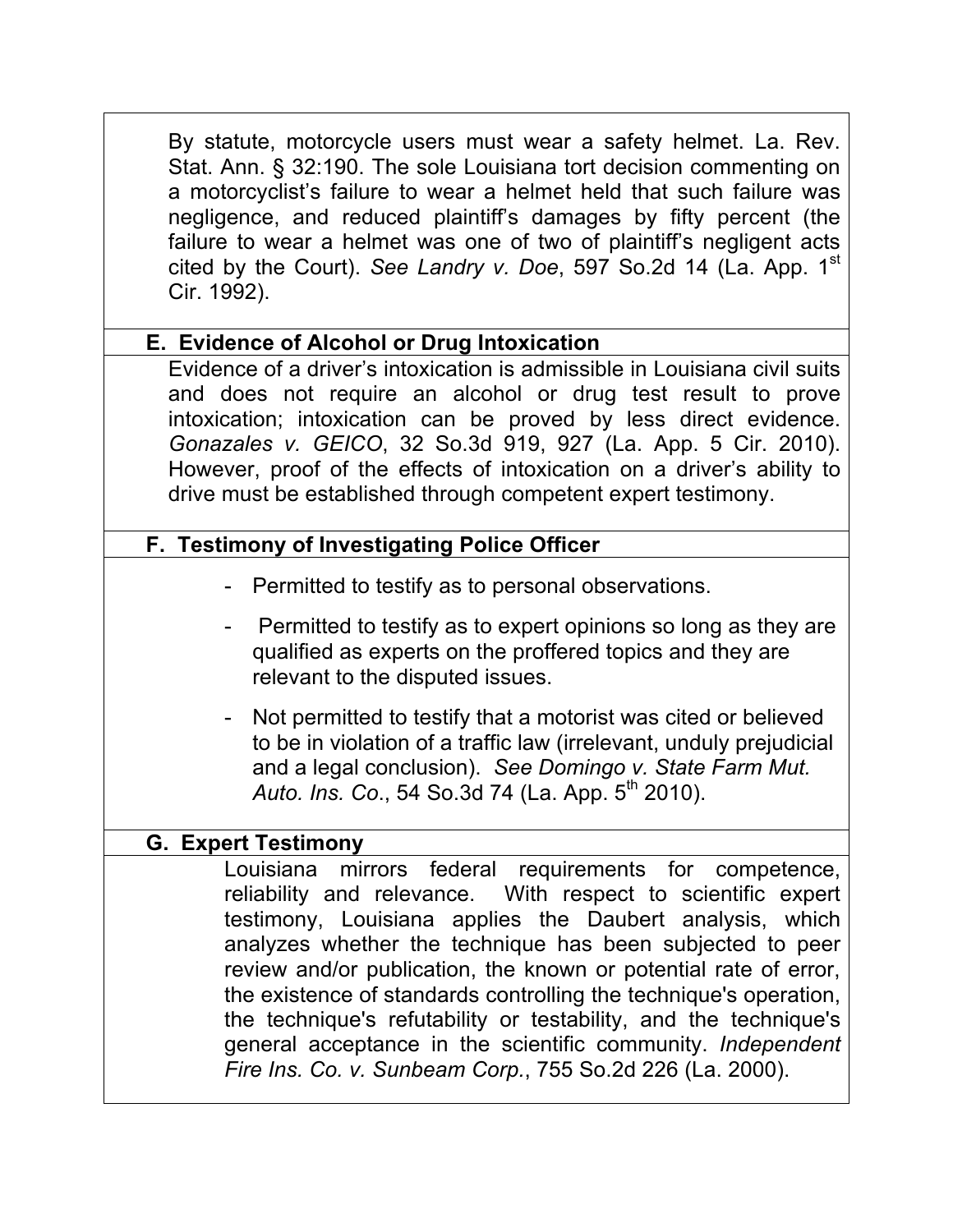| <b>H. Collateral Source</b>                                                                                                                                                                                                                                                                                                                                                                                                                     |
|-------------------------------------------------------------------------------------------------------------------------------------------------------------------------------------------------------------------------------------------------------------------------------------------------------------------------------------------------------------------------------------------------------------------------------------------------|
| A tortfeasor may not benefit, and an injured plaintiff's tort recovery                                                                                                                                                                                                                                                                                                                                                                          |
| may not be reduced, because of monies received from sources                                                                                                                                                                                                                                                                                                                                                                                     |
| independent of the tortfeasor's procuration or contribution. Bellard v.                                                                                                                                                                                                                                                                                                                                                                         |
| American Central Ins. Co., 980 So.2d 654, 663-71 (La. 2008).                                                                                                                                                                                                                                                                                                                                                                                    |
| <b>I. Recorded Statements</b>                                                                                                                                                                                                                                                                                                                                                                                                                   |
| The statement of any party or witness must be produced when<br>he requests it. Statements of defense drivers, whether or not a<br>party, are not discoverable by the plaintiff or other parties if the<br>statements were taken in anticipation of litigation or in<br>connection with trial preparation (unless failure to produce the<br>statement will subject the plaintiff to undue hardship or<br>injustice).                             |
| Initial reports drafted by the truck driver contained in the initial<br>accident report are often ruled admissible under the theory that<br>the document is a company record kept in the ordinary course<br>of business. La. Code Civ. Proc. art. 1424; La. R.S. 13:3732;<br>Simmons v. TMSL, Inc., 780 So.2d 1074 (La. App. 4 <sup>th</sup> Cir.);<br>Ogea v. Jacobs, 344 So.2d 953 (La. 1977); Landis v. Moreau,<br>779 So.2d 691 (La. 2001). |
| <b>J. Prior Convictions</b>                                                                                                                                                                                                                                                                                                                                                                                                                     |
| Evidence of a prior conviction is admissible if the crime: (1) was<br>punishable by death or imprisonment in excess of six months<br>under the law under which he was convicted, and the court<br>determines that the probative value of admitting this evidence<br>outweighs its prejudicial effect to a party; or (2) involved<br>dishonesty or false statement, regardless of the punishment.<br>La. Code Evid. Art. 609.                    |
| Evidence of a conviction is not admissible if a period of more<br>than ten years has elapsed since the date of the conviction.                                                                                                                                                                                                                                                                                                                  |
| K. Driving History                                                                                                                                                                                                                                                                                                                                                                                                                              |
| Driving history may be discoverable and admissible so long as<br>it is relevant to a fact in issue. Not admissible to show that the<br>driver has been involved in prior accidents or received prior                                                                                                                                                                                                                                            |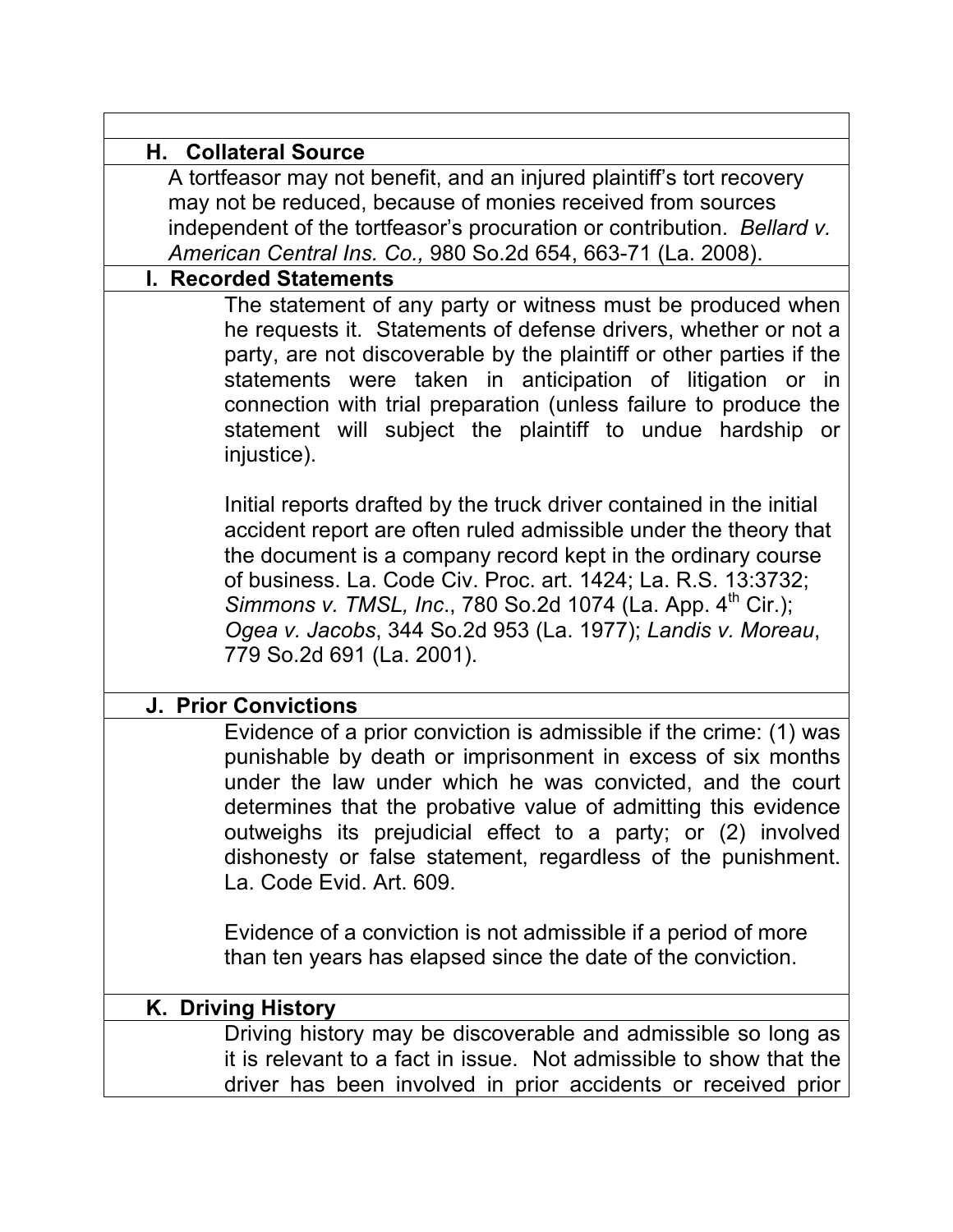tickets.

#### **L. Fatigue**

HOS violations are admissible into evidence so long as suit involves allegations of fatigued driving.

#### **M. Spoliation**

Louisiana circuit courts of appeal have recognized a legal cause of action for spoliation, but they are split on whether such a claim is available only when there is proof of intentional spoliation or whether a litigant or non-litigant can be sued in tort for damages caused by merely negligent spoliation of evidence. The Louisiana Supreme Court has not decided the issue.

#### **Settlement**

#### **A. Offer of Judgment**

Louisiana's code of civil procedure establishes offers of judgment. A written offer of judgment must state that it is being made pursuant to La. C.C.P. Art. 970, and whether the amount of money being offered to settle all claims between the parties is inclusive or exclusive of costs, interest, attorney fees and any other amount which may be awarded at trial. If the final judgment is within 25 percent of the offer, the offeree must pay the offeror's "costs" of litigation (which can include court costs, expert fees and deposition charges, but not attorney fees) incurred after the offer was made. La. Code Civ. Proc. Art. 970.

#### **B. Liens**

Anyone who has treated a plaintiff for injuries caused by an accident or anyone who has paid part of a plaintiff's damages and has been subrogated to that part of his claim, can assert a claim for reimbursement of that amount. A defendant generally is not bound by any lien which has not been filed by way of formal petition of intervention in the plaintiff's suit, but an exception exists in favor of medical providers who provide the defendant written notice of their lien in accordance with the medical lien statute. Any health care provider, hospital, or ambulance service that furnishes services or supplies to any injured person shall have privilege for the reasonable charges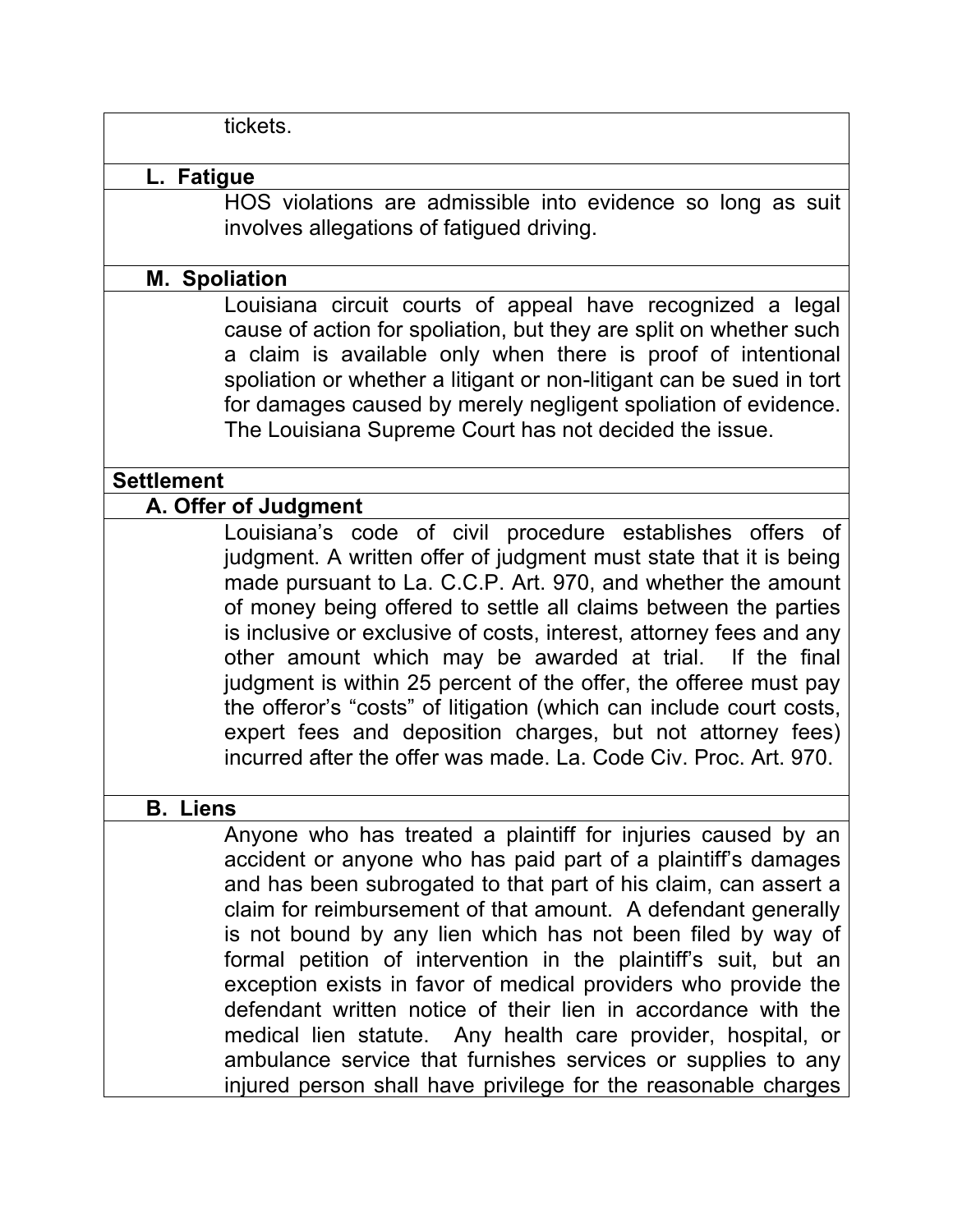or fees of such health care provider, hospital, or ambulance service on the net amount payable to the injured person, his heirs, or legal representatives, out of the total amount of any recovery or sum had, collected, or to be collected, whether by judgment or by settlement or compromise, from another person on amount of such injuries, and on the net amount payable to any insurance company under any contract providing for indemnity or compensation to the injured person. La. R.S. 9:4752.

If a defendant settles with the plaintiff without the lienholder's consent and without placing a lienholder's name on the draft, the defendant remains liable to the lienholder.

#### **C. Minor Settlement**

Parents may settle a child's claim without court approval if the payment received by the minor does not exceed \$10,000.00 (exclusive of court costs, attorney fees, and other expenses).

For all other minor claims, court approval of the reasonableness of the settlement must be obtained. La. R.S. 9:196.

#### **D. Negotiating Directly with Attorneys**

Adjusters may communicate with attorneys.

#### **E. Confidentiality Agreements**

Confidentiality provisions are enforceable in Louisiana.

#### **F. Releases**

A compromise entered into by one of multiple persons with an interest in the same matter does not bind the others, nor can it be raised by them as a defense, unless the matter compromised is a solidary obligation. La. Civ. Code art. 3075. A compromise settles only those differences that the parties clearly intended to settle, including the necessary consequences of what they express. La. Civ. Code art. 3076.

#### **G. Voidable Releases**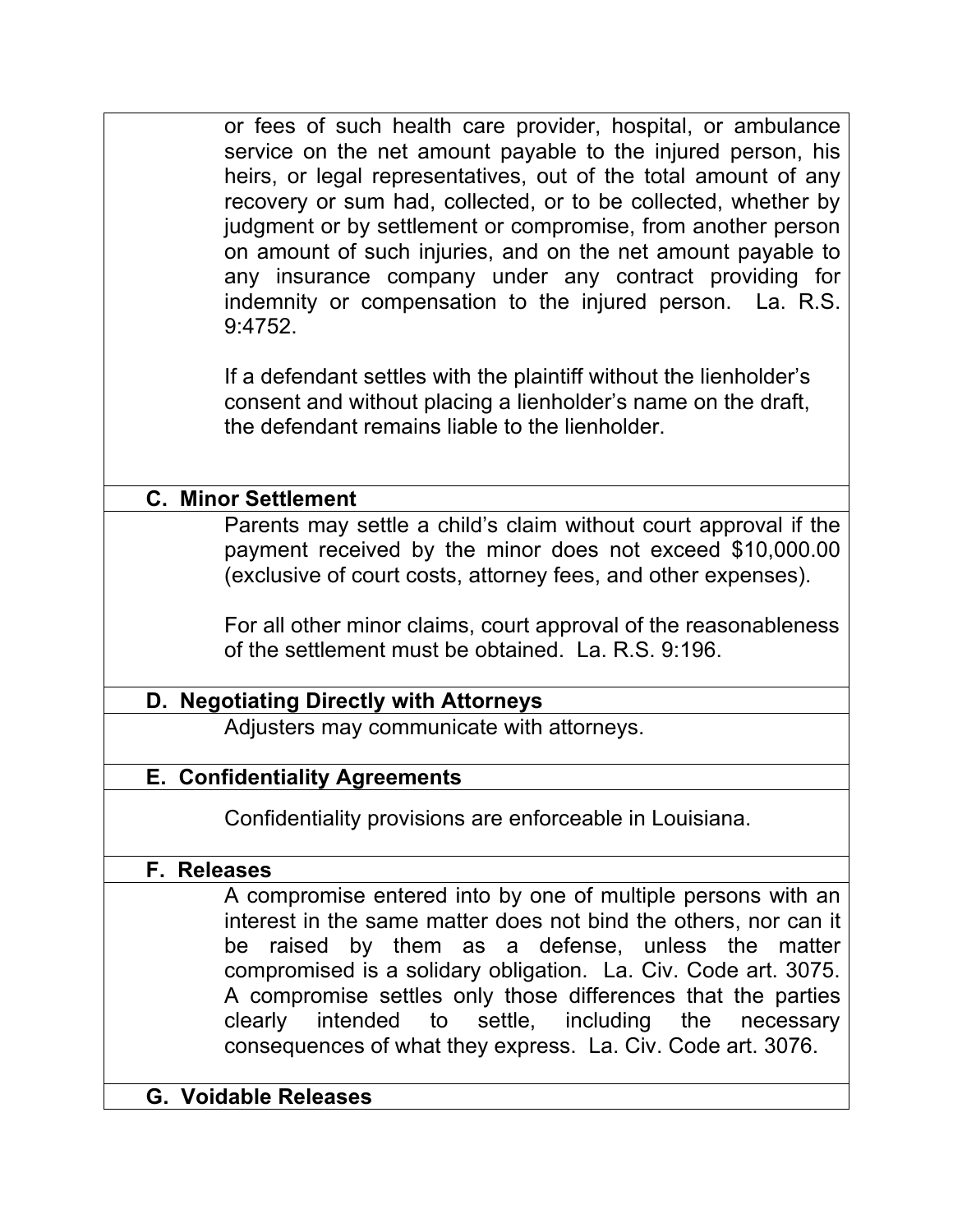Error of fact or fraud must be shown to void a compromise signed by a competent adult releasor.

In Louisiana any provision, clause, covenant, or agreement contained in, collateral to, or affecting a motor carrier transportation contract or a construction contract that purports to indemnify, defend, or hold harmless the indemnitee from liability for loss or damages resulting from the indemnitee's negligence or intentional acts is contrary to the public policy of the state and is null, void, and unenforceable. This applies to the acts or omissions of the indemnitee, an agent or employee of the indemnitee, and a third party over which the indemnitor has no control. This law also states that Louisiana law shall govern any motor carrier transportation contract or construction contract to be performed in the state, and that any provision in such contracts which conflicts with the law shall be null, void, and unenforceable. La. R.S. 9:2780.1.

#### **Transportation Law**

#### **A. State DOT Regulatory Requirements**

Louisiana's DOTD has adopted and enforces the FMCSA regulatory requirements for commercial motor vehicles.

#### **B. State Speed Limits**

 Violation of a speed or other safety statute can be considered as evidence of negligence, but proof of violation is not, by itself, sufficient to carry the plaintiff's burden of proving negligence by a preponderance of the evidence. In Louisiana, violation of a criminal safety statute is not negligence per se. In order for the violation of a statute to constitute actionable negligence, the violation must be encompassed within the scope of risks that the statute was designed to protect against, and the violation must be a cause-in-fact of the accident. Furthermore, the violation of the statute must be unreasonable under the circumstances.

#### **C. Overview of State CDL Requirements**

CDL applicants in Louisiana must meet certain residency, age (i.e. 18 or above) and competency requirements and pass certain written and on-road tests which shall be at least as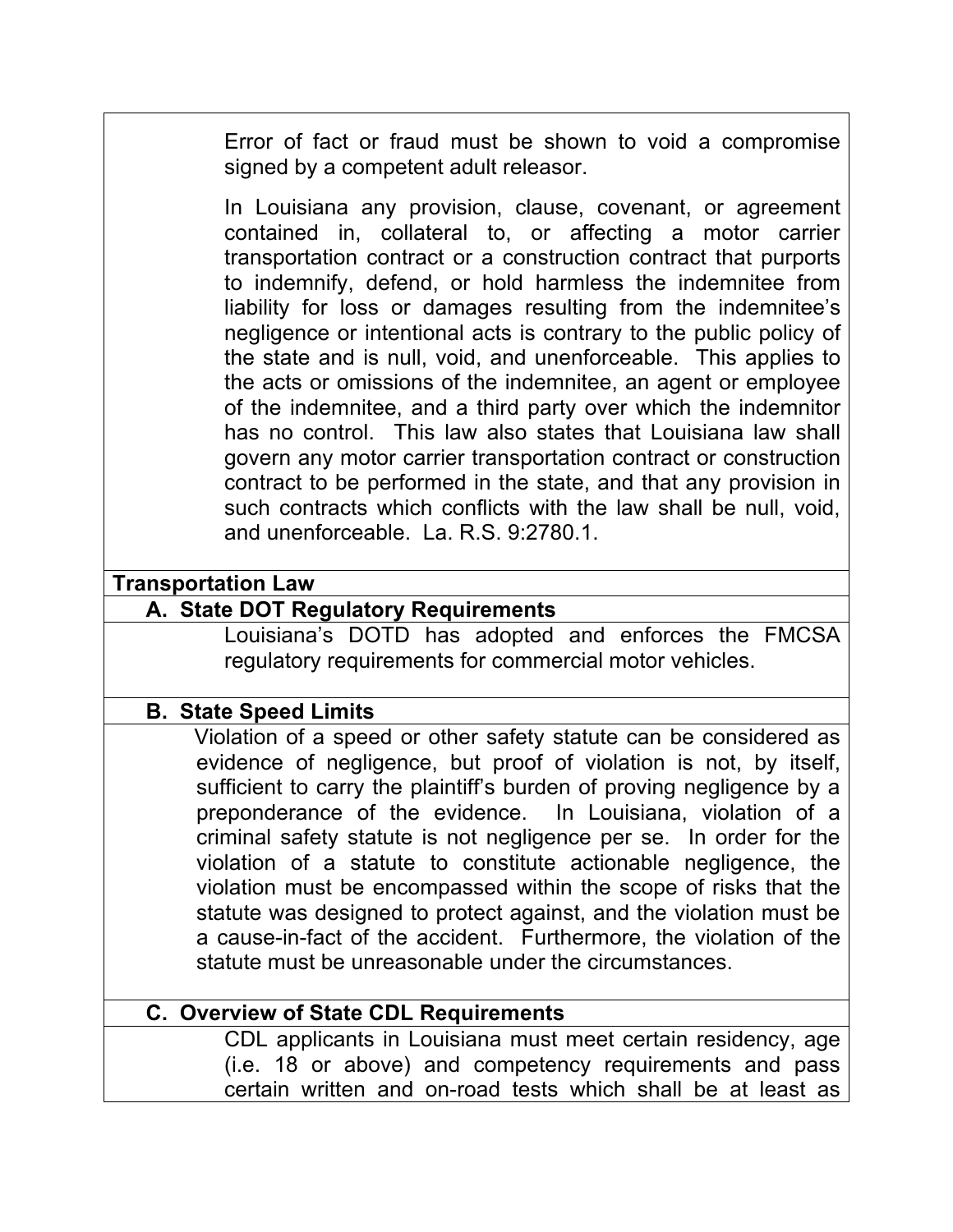stringent as the standards established by the Federal Highway Administration in La. R.S. § 32:405.1 and § 32:408.

An applicant in Louisiana for a commercial driver's license must be a domiciliary of Louisiana, unless applying for a nonresidential commercial driver's license. A person domiciled in and holding a valid commercial driver's license from another jurisdiction meeting the standards contained in 49 CFR Part 383, shall not be required to obtain a Louisiana driver's license while operating in Louisiana. However, a holder of a commercial driver's license who has been a resident of Louisiana for thirty days or longer shall be considered a Louisiana domiciliary and shall obtain a Louisiana commercial driver's license within no more than thirty days after establishing a domicile in Louisiana. La. R.S. 32:404.1.

Any person applying for a commercial driver's license in Louisiana shall not have any physical or mental disability affecting the ability to exercise ordinary and reasonable control in the operation of a commercial motor vehicle. Such person, unless exempted by the office of motor vehicles or by a rule or regulation, shall provide a current medical report, on a form approved by the office of motor vehicles, prepared by a duly licensed medical examiner, certifying that he is capable of exercising ordinary and reasonable control in the operation of a commercial motor vehicle. Such person shall submit a valid medical report at every renewal and shall carry a current medical certificate on his person at all times when driving a commercial motor vehicle requiring a commercial driver's license. La. R.S. 32:403.4.

| Insurance Issues         |
|--------------------------|
| A Ciata Minimary Linalis |

#### **A. State Minimum Limits of Financial Responsibility**

Minimum required liability coverage:

-\$15,000 for b/i or death to one person in any one accident; -\$30,000 for b/i or death to any two or more persons in any one accident.

-\$25,000 for property damage caused by any one accident.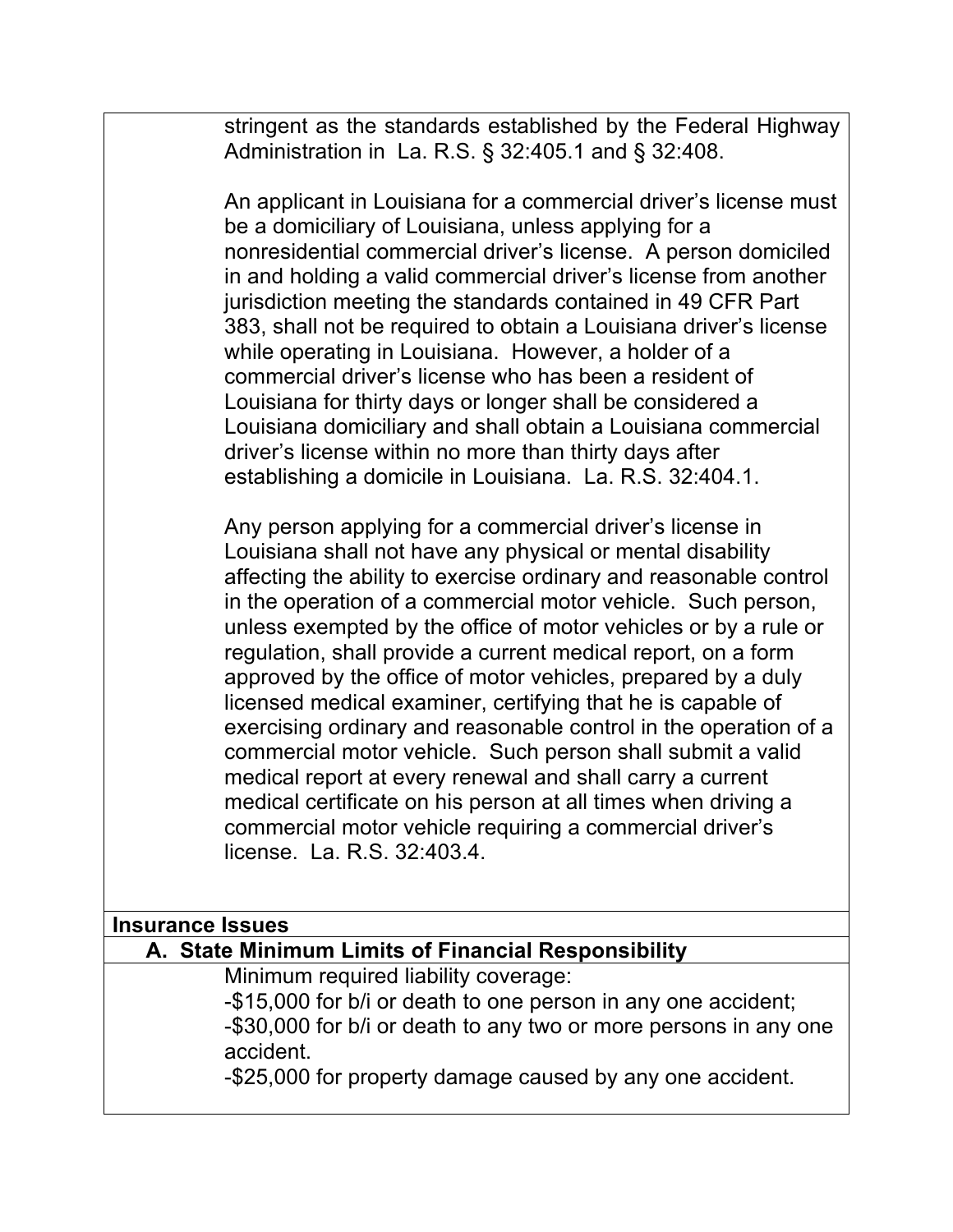# **B. Uninsured Motorist Coverage** A person injured as a result of a motorist's negligence is entitled to sue not only the motorist, but also the motorist's liability insurer(s) and any insurer which issued an uninsured motorist (UM) policy covering the vehicle in which the plaintiff was riding. The plaintiff can also "stack" one additional UM policy which did not cover the vehicle in which he was riding, but which covered him personally. La. R.S. 22:1295 (Louisiana UM statute). Any automobile liability insurance covering liability arising out of the ownership, maintenance, or use of any motor vehicle required to be registered in Louisiana is legally deemed to provide UM coverage which is not less than the limits of bodily injury liability provided by the policy, unless any insured named in the policy either rejects coverage, selects lower limits, or selects economic-only coverage, on a form prescribed by the Louisiana commissioner of insurance. Once a UM insurer receives satisfactory proof of loss (i.e., sufficient evidence for it to determine that the tortfeasor was in fact uninsured or underinsured and sufficient evidence to make an initial evaluation of the nature and extent of its insured's injuries and damages resulting from the subject accident), the UM insurer must then tender to its insured at least the minimum amount of damages which any rational fact finder would probably find to be due to the insured by the UM insurer, after taking credit for any and all liability limits that cover the tortfeasor. If a UM insurer fails to make such a tender and such failure is found to have been arbitrary, capricious, or without probable cause, the insurer shall be subject to a penalty of one thousand dollars or fifty percent of the amount found to be due/not timely tendered to the insured, whichever is greater, plus reasonable attorney fees and costs. See LSA-R.S. 22:1892. **C. No Fault Insurance**

Louisiana does not have true no-fault insurance, excepting medical-payment provisions in liability and accident policies.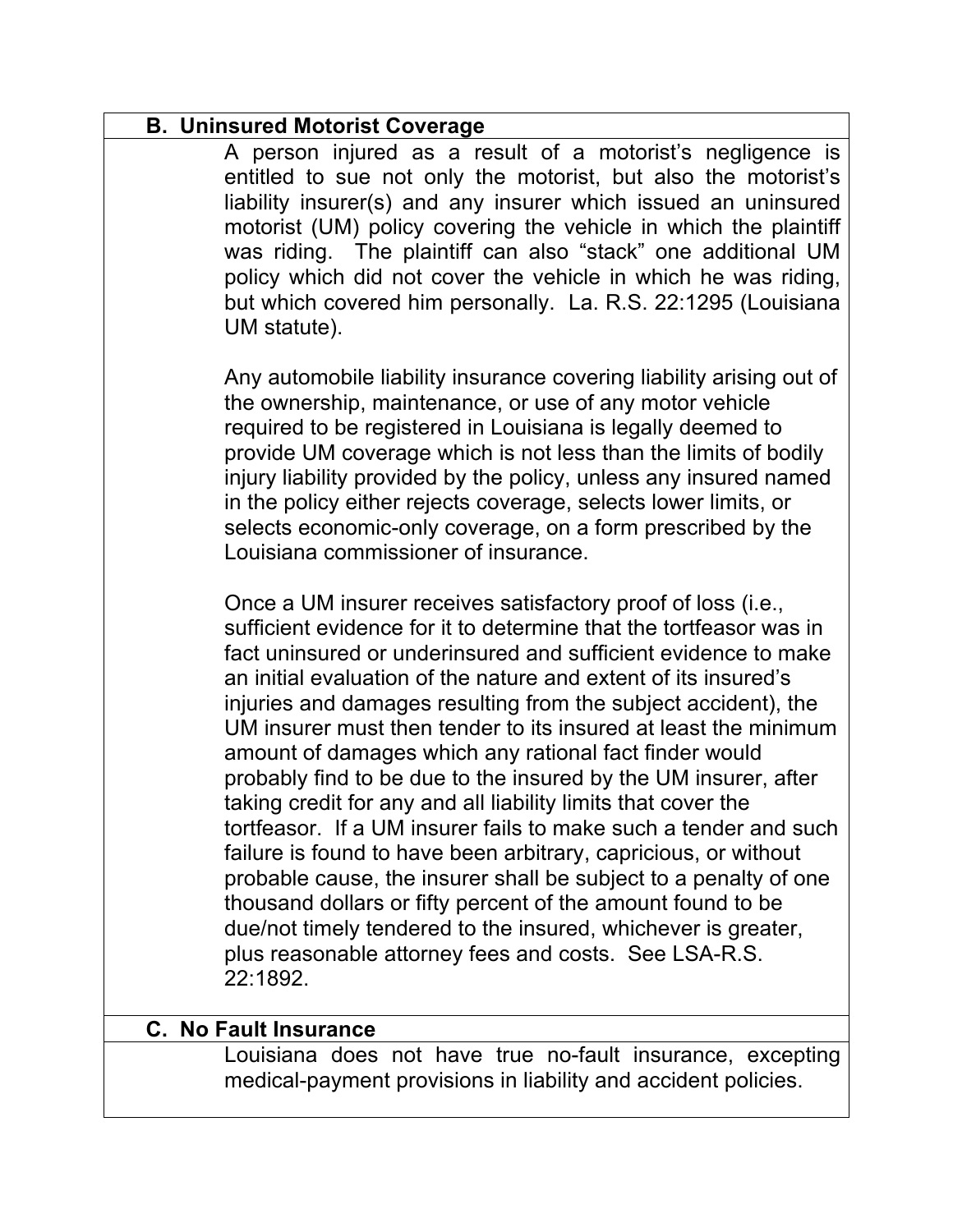#### **D. Disclosure of Limits and Layers of Coverage**

A party may obtain discovery of the existence and contents of any insurance agreement under which any person carrying on an insurance business may be liable to satisfy part or all of a judgment which may be entered in the action or to indemnify or reimburse payments made to satisfy the judgment. La. Code Civ. Proc. Art. 1423. In a jury trial, the policy will not ordinarily be offered into evidence but rather it will be offered only for use by the judge in confecting a final judgment in the event the jury renders an award to the plaintiff.

Louisiana has a "direct action statute," which allows the plaintiff to name the defendant's insurers as direct defendants in the initial suit against the insured. La. R.S. 22:1269.

# **E. Unfair Claims Practices**

*See* Bad Faith Claims Section, directly below.

#### **F. Bad Faith Claims**

Insurers owe their insureds a duty of good faith and fair dealing. The duty specifically requires payment of any amount due to one of its insureds within 30 days after receipt of satisfactory proof of loss. Noncomplying insurers risk the possibility of being held liable for a penalty of up to fifty percent of the amount that it owes its insured, plus reasonable attorney fees, in the event that the insurer's failure to timely pay is found to have been "arbitrary, capricious or without probable cause."

Statutory duties in favor of third-party claimants and against liability insurers include misrepresenting insurance policy provisions or facts relevant to any coverage at issue; failing to pay a settlement within 30 days after the agreement is reduced to writing; misleading a claimant as to the applicable statute of limitations; failing to initiate loss adjustment of property damage and med-pay claims within 14 days of notification of the claim; and failing to make a written offer to settle a PD claim within 30 days of receiving satisfactory proof of loss. If an insurer knowingly or arbitrarily breaches these duties, the claimant can recover from the insurer certain penalties, the specifics of which vary depending upon the particular duty breached but which